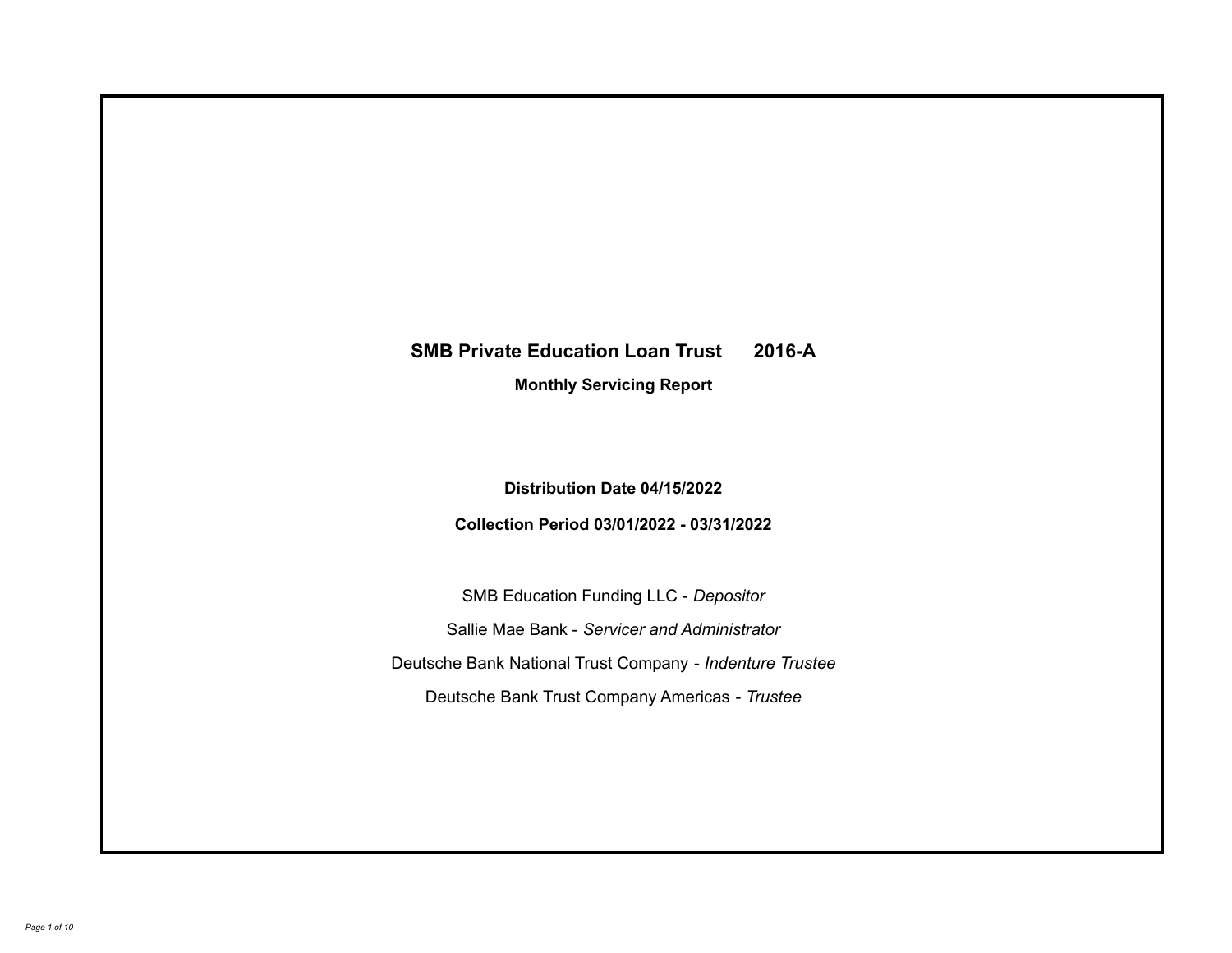A

 $\,$  C  $\,$ 

| A | <b>Student Loan Portfolio Characteristics</b> |                                                 | <b>Settlement Date</b><br>05/26/2016 | 02/28/2022       | 03/31/2022       |
|---|-----------------------------------------------|-------------------------------------------------|--------------------------------------|------------------|------------------|
|   | <b>Principal Balance</b>                      |                                                 | \$585,861,635.84                     | \$219,271,344.08 | \$213,919,818.08 |
|   | Interest to be Capitalized Balance            |                                                 | 32,367,510.93                        | 6,626,303.51     | 5,752,432.76     |
|   | Pool Balance                                  |                                                 | \$618,229,146.77                     | \$225,897,647.59 | \$219,672,250.84 |
|   |                                               |                                                 |                                      |                  |                  |
|   | Weighted Average Coupon (WAC)                 |                                                 | 8.16%                                | 7.86%            | 8.05%            |
|   | Weighted Average Remaining Term               |                                                 | 134.18                               | 126.07           | 125.91           |
|   | Number of Loans                               |                                                 | 53,959                               | 20,433           | 19,945           |
|   | Number of Borrowers                           |                                                 | 52,283                               | 19,711           | 19,238           |
|   | Pool Factor                                   |                                                 |                                      | 0.365394690      | 0.355324966      |
|   |                                               | Since Issued Total Constant Prepayment Rate (1) |                                      | 9.53%            | 9.63%            |
| B | <b>Debt Securities</b>                        | <b>Cusip/Isin</b>                               | 03/15/2022                           |                  | 04/15/2022       |
|   | A <sub>2</sub> A                              | 78449FAB7                                       | \$66,485,096.59                      |                  | \$62,629,595.19  |
|   | A2B                                           | 78449FAC5                                       | \$40,866,986.00                      |                  | \$38,497,090.65  |
|   | B                                             | 78449FAD3                                       | \$50,000,000.00                      |                  | \$50,000,000.00  |
| C |                                               |                                                 |                                      |                  |                  |
|   | <b>Certificates</b>                           | <b>Cusip/Isin</b>                               | 03/15/2022                           |                  | 04/15/2022       |
|   | Residual                                      | 78449F101                                       | \$100,000.00                         |                  | \$100,000.00     |
|   |                                               |                                                 |                                      |                  |                  |
| D | <b>Account Balances</b>                       |                                                 | 03/15/2022                           |                  | 04/15/2022       |
|   | Reserve Account Balance                       |                                                 | \$1,557,854.00                       |                  | \$1,557,854.00   |

| F. | <b>Asset / Liability</b>               | 03/15/2022      | 04/15/2022      |
|----|----------------------------------------|-----------------|-----------------|
|    | Overcollateralization Percentage       | 30.34%          | 31.20%          |
|    | Specified Overcollateralization Amount | \$68,545,565.00 | \$68,545,565.00 |
|    | Actual Overcollateralization Amount    | \$68,545,565.00 | \$68,545,565.00 |

(1) For additional information, see 'Since Issued CPR Methodology' found in section VIII of this report .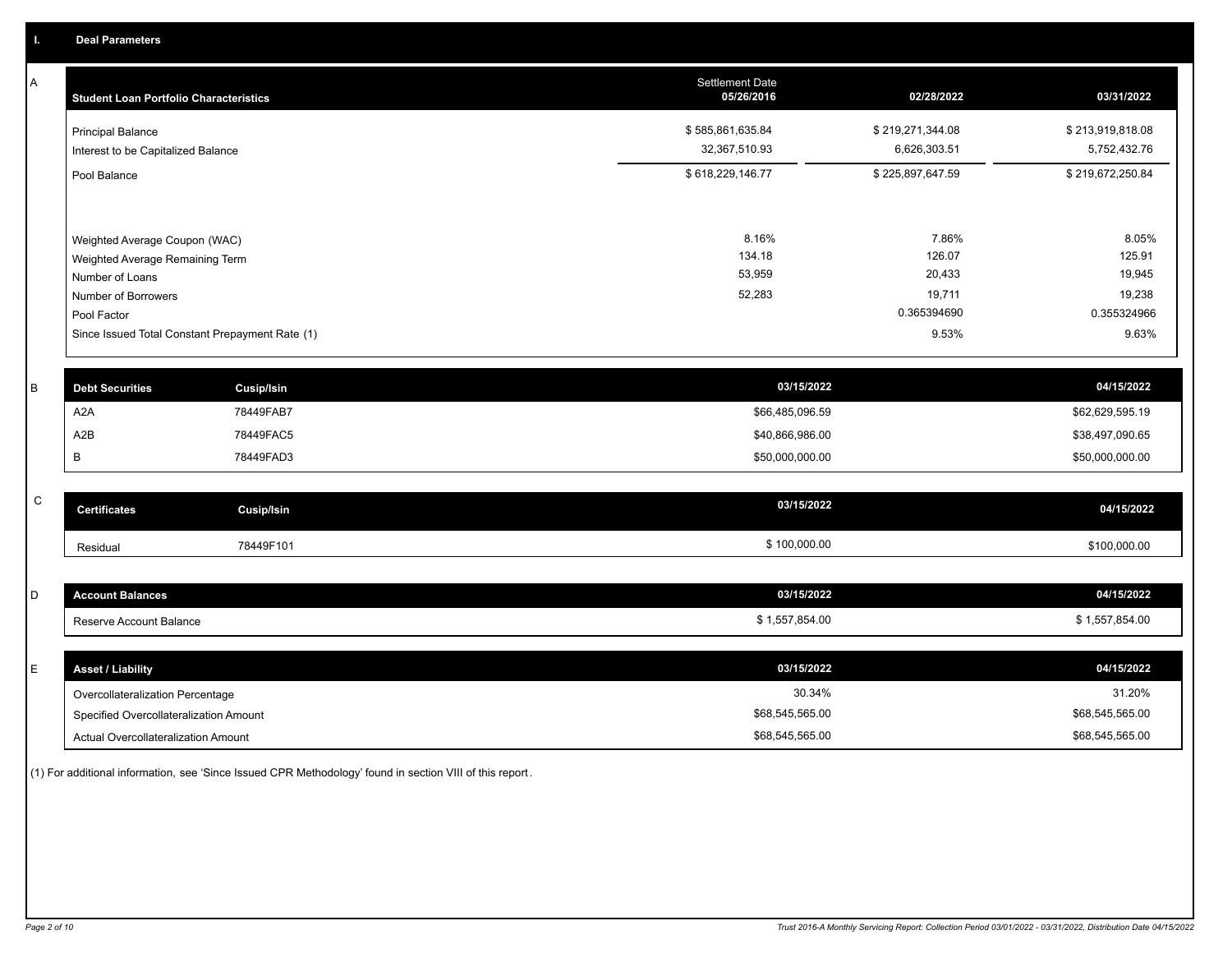### **II. 2016-A Trust Activity 03/01/2022 through 03/31/2022**

# **Total Principal Receipts \$ 5,965,269.58**  Other Principal Deposits 153,390.37 Servicer Principal Reimbursement 0.00 Seller Principal Reimbursement 0.00 Borrower Principal 5,811,879.21 A **Student Loan Principal Receipts**

#### B **Student Loan Interest Receipts**

| <b>Total Interest Receipts</b>  | \$1,218,635.96 |
|---------------------------------|----------------|
| Other Interest Deposits         | 1.960.73       |
| Servicer Interest Reimbursement | 0.00           |
| Seller Interest Reimbursement   | 0.00           |
| Borrower Interest               | 1,216,675.23   |

| C       | <b>Recoveries on Realized Losses</b>                             | \$93,334.78    |
|---------|------------------------------------------------------------------|----------------|
| D       | <b>Investment Income</b>                                         | \$739.13       |
| Е       | <b>Funds Borrowed from Next Collection Period</b>                | \$0.00         |
| F.      | <b>Funds Repaid from Prior Collection Period</b>                 | \$0.00         |
| G       | Loan Sale or Purchase Proceeds                                   | \$0.00         |
| H       | <b>Initial Deposits to Distribution Account</b>                  | \$0.00         |
|         | <b>Excess Transferred from Other Accounts</b>                    | \$0.00         |
| J       | <b>Borrower Benefit Reimbursements</b>                           | \$0.00         |
| K       | <b>Other Deposits</b>                                            | \$0.00         |
| L       | <b>Other Fees Collected</b>                                      | \$0.00         |
| М       | <b>AVAILABLE FUNDS</b>                                           | \$7,277,979.45 |
| N       | Non-Cash Principal Activity During Collection Period             | \$613,743.58   |
| $\circ$ | Aggregate Purchased Amounts by the Depositor, Servicer or Seller | \$155,351.10   |
| P       | Aggregate Loan Substitutions                                     | \$0.00         |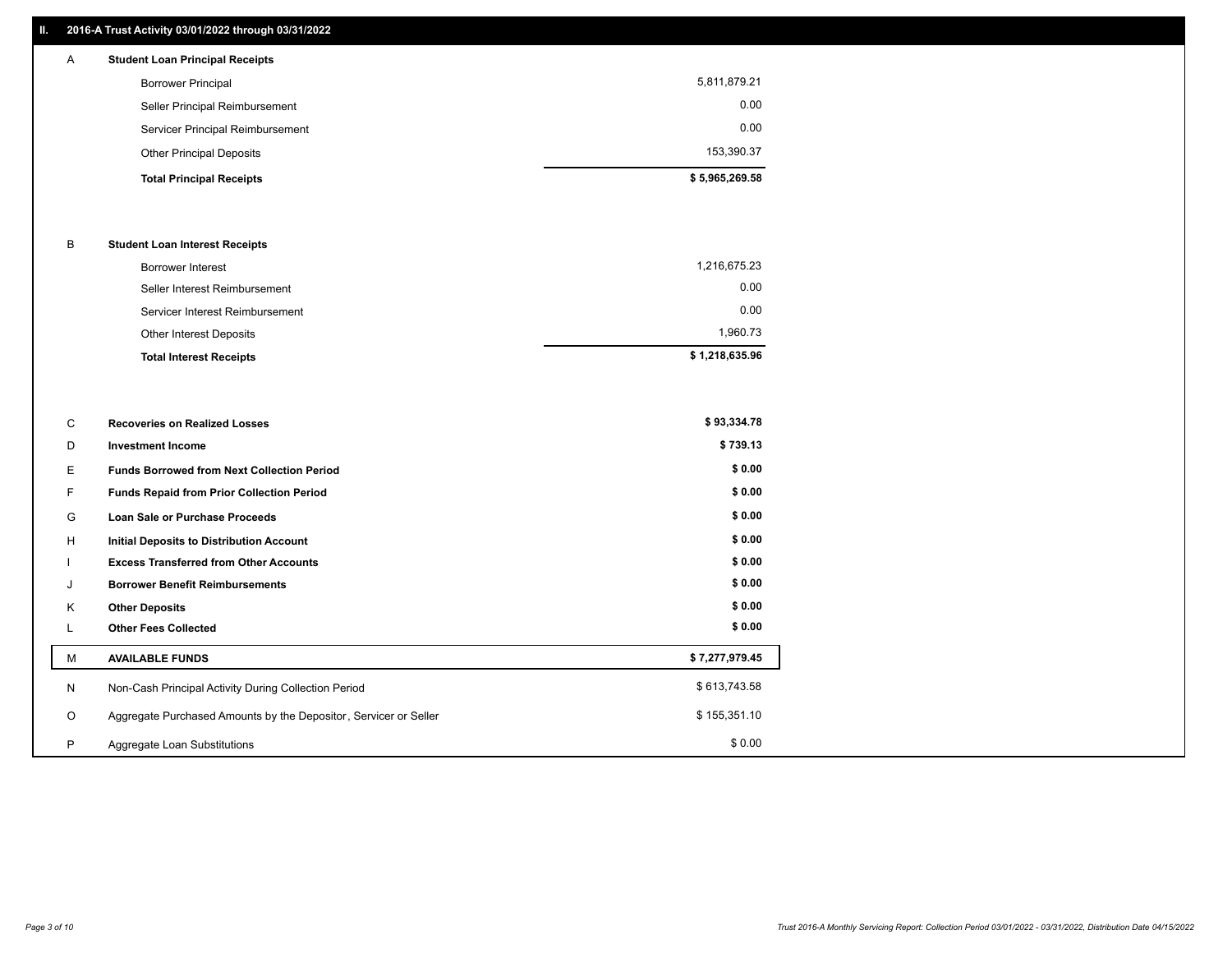|                   | <b>Loans by Repayment Status</b> |                          |            |                                                                  |                |                            |                          |         |                                                           |                |                            |
|-------------------|----------------------------------|--------------------------|------------|------------------------------------------------------------------|----------------|----------------------------|--------------------------|---------|-----------------------------------------------------------|----------------|----------------------------|
|                   |                                  |                          | 03/31/2022 |                                                                  |                | 02/28/2022                 |                          |         |                                                           |                |                            |
|                   |                                  | <b>Wtd Avg</b><br>Coupon | # Loans    | <b>Principal and</b><br><b>Interest Accrued</b><br>to Capitalize | % of Principal | % of Loans in<br>Repay (1) | <b>Wtd Avg</b><br>Coupon | # Loans | Principal and<br><b>Interest Accrued</b><br>to Capitalize | % of Principal | % of Loans in<br>Repay (1) |
| INTERIM:          | IN SCHOOL                        | 9.02%                    | 242        | \$4,233,793.89                                                   | 1.927%         | $-$ %                      | 8.87%                    | 254     | \$4,462,303.27                                            | 1.975%         | $-$ %                      |
|                   | GRACE                            | 8.88%                    | 93         | \$1,600,190.49                                                   | 0.728%         | $-$ %                      | 8.86%                    | 102     | \$1,832,637.86                                            | 0.811%         | $-$ %                      |
|                   | <b>DEFERMENT</b>                 | 8.81%                    | 1,081      | \$15,500,256.73                                                  | 7.056%         | $-$ %                      | 8.64%                    | 1,332   | \$18,942,511.74                                           | 8.385%         | $-$ %                      |
| <b>REPAYMENT:</b> | <b>CURRENT</b>                   | 7.93%                    | 17,537     | \$183,762,848.91                                                 | 83.653%        | 92.651%                    | 7.71%                    | 17,717  | \$185,963,760.81                                          | 82.322%        | 92.676%                    |
|                   | 30-59 DAYS DELINQUENT            | 8.83%                    | 341        | \$4,915,958.77                                                   | 2.238%         | 2.479%                     | 8.79%                    | 401     | \$5,686,890.77                                            | 2.517%         | 2.834%                     |
|                   | 60-89 DAYS DELINQUENT            | 8.70%                    | 223        | \$3,383,551.71                                                   | 1.540%         | 1.706%                     | 8.45%                    | 245     | \$3,821,873.26                                            | 1.692%         | 1.905%                     |
|                   | 90+ DAYS DELINQUENT              | 8.61%                    | 173        | \$3,090,574.98                                                   | 1.407%         | 1.558%                     | 8.46%                    | 160     | \$2,680,298.49                                            | 1.187%         | 1.336%                     |
|                   | <b>FORBEARANCE</b>               | 7.60%                    | 255        | \$3,185,075.36                                                   | 1.450%         | 1.606%                     | 7.12%                    | 222     | \$2,507,371.39                                            | 1.110%         | 1.250%                     |
| <b>TOTAL</b>      |                                  |                          | 19,945     | \$219,672,250.84                                                 | 100.00%        | 100.00%                    |                          | 20,433  | \$225,897,647.59                                          | 100.00%        | 100.00%                    |

Percentages may not total 100% due to rounding \*

1 Loans classified in "Repayment" include any loan for which interim interest only, \$25 fixed payments or full principal and interest payments are due.

|                         | <b>Loans by Borrower Status</b>                                                                                              |                          |         |                                                           |                |                                |                          |            |                                                                  |                |                                |
|-------------------------|------------------------------------------------------------------------------------------------------------------------------|--------------------------|---------|-----------------------------------------------------------|----------------|--------------------------------|--------------------------|------------|------------------------------------------------------------------|----------------|--------------------------------|
|                         |                                                                                                                              |                          |         | 03/31/2022                                                |                |                                |                          | 02/28/2022 |                                                                  |                |                                |
|                         |                                                                                                                              | <b>Wtd Avg</b><br>Coupon | # Loans | Principal and<br><b>Interest Accrued</b><br>to Capitalize | % of Principal | % of Loans in<br>P&I Repay (2) | <b>Wtd Avg</b><br>Coupon | # Loans    | <b>Principal and</b><br><b>Interest Accrued</b><br>to Capitalize | % of Principal | % of Loans in<br>P&I Repay (2) |
| <b>INTERIM:</b>         | IN SCHOOL                                                                                                                    | 8.80%                    | 456     | \$7,692,557.38                                            | 3.502%         | $-$ %                          | 8.60%                    | 476        | \$8,040,654.55                                                   | 3.559%         | $-$ %                          |
|                         | <b>GRACE</b>                                                                                                                 | 8.74%                    | 156     | \$2,490,000.41                                            | 1.134%         | $-$ %                          | 8.76%                    | 169        | \$2,731,614.67                                                   | 1.209%         | $-$ %                          |
|                         | <b>DEFERMENT</b>                                                                                                             | 8.47%                    | 1,958   | \$27,666,355.42                                           | 12.594%        | $-$ %                          | 8.34%                    | 2,462      | \$34,224,871.75                                                  | 15.151%        | $-$ %                          |
| P&I REPAYMENT:          | <b>CURRENT</b>                                                                                                               | 7.90%                    | 16,392  | \$167,365,474.14                                          | 76.189%        | 92.048%                        | 7.67%                    | 16,311     | \$166,427,631.29                                                 | 73.674%        | 92.000%                        |
|                         | 30-59 DAYS DELINQUENT                                                                                                        | 8.82%                    | 335     | \$4,863,547.11                                            | 2.214%         | 2.675%                         | 8.79%                    | 393        | \$5,582,502.62                                                   | 2.471%         | 3.086%                         |
|                         | 60-89 DAYS DELINQUENT                                                                                                        | 8.70%                    | 221     | \$3,332,732.70                                            | 1.517%         | 1.833%                         | 8.45%                    | 242        | \$3,733,202.15                                                   | 1.653%         | 2.064%                         |
|                         | 90+ DAYS DELINQUENT                                                                                                          | 8.61%                    | 172     | \$3,076,508.32                                            | 1.400%         | 1.692%                         | 8.47%                    | 158        | \$2,649,799.17                                                   | 1.173%         | 1.465%                         |
|                         | <b>FORBEARANCE</b>                                                                                                           | 7.60%                    | 255     | \$3,185,075.36                                            | 1.450%         | 1.752%                         | 7.12%                    | 222        | \$2,507,371.39                                                   | 1.110%         | 1.386%                         |
| <b>TOTAL</b><br>$\star$ | Percentages may not total 100% due to rounding                                                                               |                          | 19,945  | \$219,672,250.84                                          | 100.00%        | 100.00%                        |                          | 20,433     | \$225,897,647.59                                                 | 100.00%        | 100.00%                        |
|                         | 2 Loans classified in "P&I Repayment" includes only those loans for which scheduled principal and interest payments are due. |                          |         |                                                           |                |                                |                          |            |                                                                  |                |                                |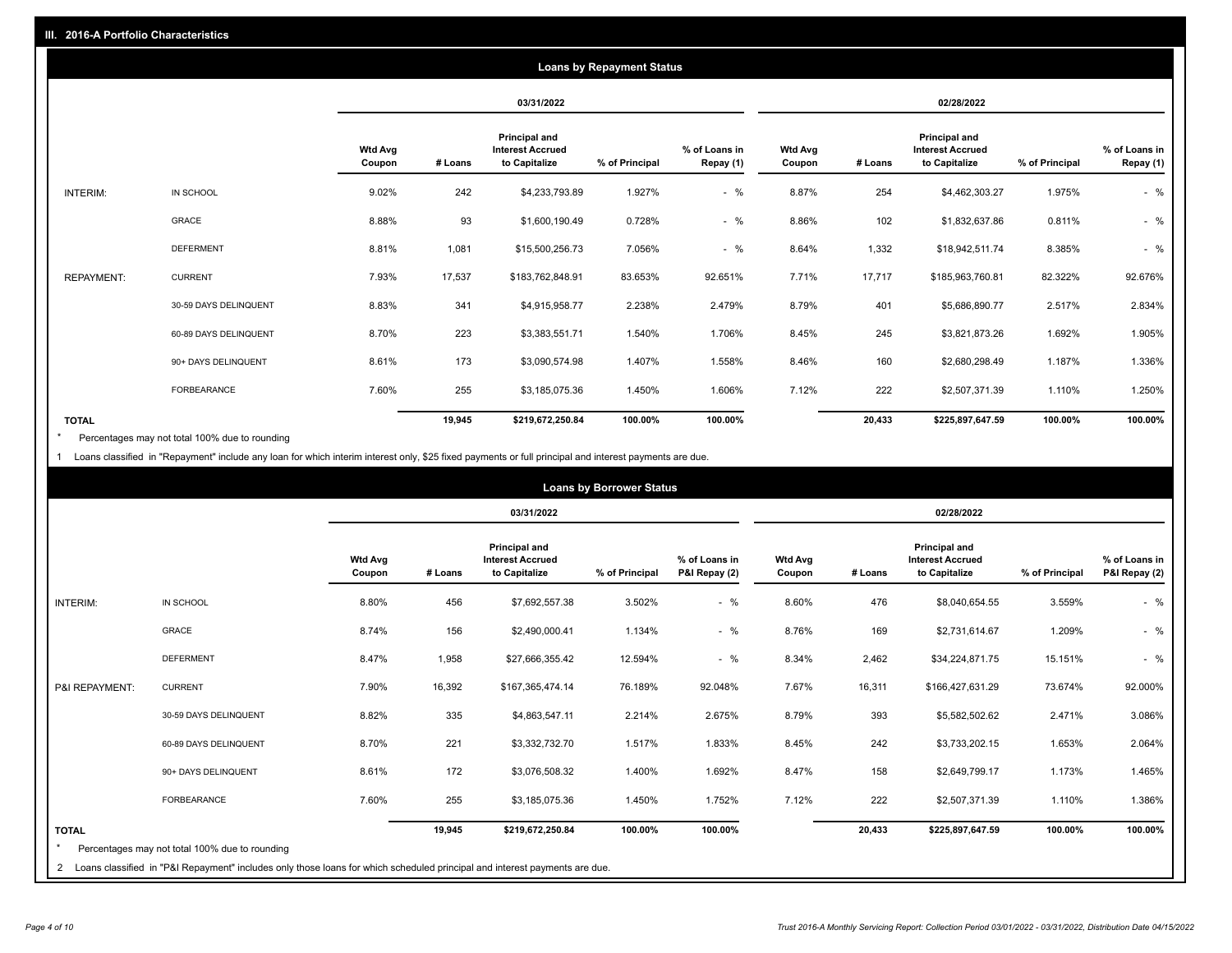|                                                                                                  | 3/31/2022        | 2/28/2022        |  |
|--------------------------------------------------------------------------------------------------|------------------|------------------|--|
| Pool Balance                                                                                     | \$219,672,250.84 | \$225,897,647.59 |  |
| Total # Loans                                                                                    | 19,945           | 20,433           |  |
| Total # Borrowers                                                                                | 19,238           | 19,711           |  |
| Weighted Average Coupon                                                                          | 8.05%            | 7.86%            |  |
| Weighted Average Remaining Term                                                                  | 125.91           | 126.07           |  |
| Percent of Pool - Cosigned                                                                       | 93.4%            | 93.5%            |  |
| Percent of Pool - Non Cosigned                                                                   | 6.6%             | 6.5%             |  |
| Borrower Interest Accrued for Period                                                             | \$1,449,465.06   | \$1,319,185.19   |  |
| Outstanding Borrower Interest Accrued                                                            | \$7,915,886.29   | \$8,667,001.44   |  |
| Gross Principal Realized Loss - Periodic *                                                       | \$318,445.23     | \$743,219.53     |  |
| Gross Principal Realized Loss - Cumulative *                                                     | \$30,059,319.75  | \$29,740,874.52  |  |
| Recoveries on Realized Losses - Periodic                                                         | \$93,334.78      | \$70,043.32      |  |
| Recoveries on Realized Losses - Cumulative                                                       | \$4,587,609.82   | \$4,494,275.04   |  |
| Net Losses - Periodic                                                                            | \$225,110.45     | \$673,176.21     |  |
| Net Losses - Cumulative                                                                          | \$25,471,709.93  | \$25,246,599.48  |  |
| Non-Cash Principal Activity - Capitalized Interest                                               | \$958,898.65     | \$257,172.34     |  |
| Since Issued Total Constant Prepayment Rate (CPR) (1)                                            | 9.63%            | 9.53%            |  |
| <b>Loan Substitutions</b>                                                                        | \$0.00           | \$0.00           |  |
| <b>Cumulative Loan Substitutions</b>                                                             | \$0.00           | \$0.00           |  |
| <b>Unpaid Servicing Fees</b>                                                                     | \$0.00           | \$0.00           |  |
| <b>Unpaid Administration Fees</b>                                                                | \$0.00           | \$0.00           |  |
| <b>Unpaid Carryover Servicing Fees</b>                                                           | \$0.00           | \$0.00           |  |
| Note Interest Shortfall                                                                          | \$0.00           | \$0.00           |  |
| Loans in Modification                                                                            | \$17,506,053.56  | \$18,235,231.22  |  |
| % of Loans in Modification as a % of Loans in Repayment (P&I)                                    | 9.80%            | 10.22%           |  |
|                                                                                                  |                  |                  |  |
| % Annualized Gross Principal Realized Loss - Periodic as a %<br>of Loans in Repayment (P&I) * 12 | 2.14%            | 5.00%            |  |
| % Gross Principal Realized Loss - Cumulative as a % of<br>Original Pool Balance                  | 4.86%            | 4.81%            |  |
|                                                                                                  |                  |                  |  |

\* In accordance with the Servicer's current policies and procedures, after September 1, 2017 loans subject to bankruptcy claims generally will not be reported as a charged- off unless and until they are delinquent for 120

(1) For additional information, see 'Since Issued CPR Methodology' found in section VIII of this report .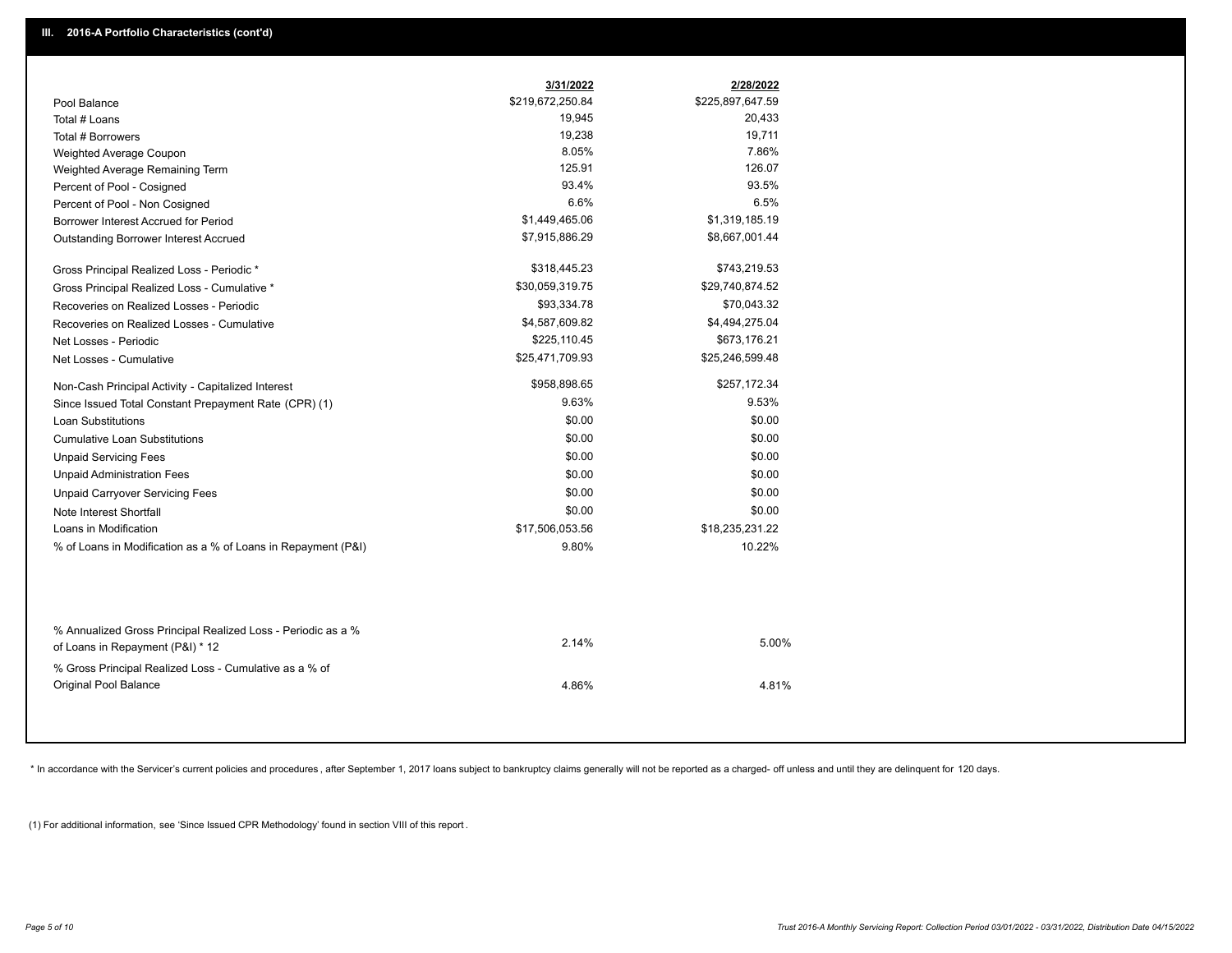## **Loan Program**

A

|                                    | Weighted<br>Average | # LOANS | <b>\$ AMOUNT</b> | $%$ *    |
|------------------------------------|---------------------|---------|------------------|----------|
| - Smart Option Interest-Only Loans | 7.06%               | 3,719   | \$26,337,387.72  | 11.989%  |
| - Smart Option Fixed Pay Loans     | 8.04%               | 5,447   | \$71,201,652.82  | 32.413%  |
| - Smart Option Deferred Loans      | 8.28%               | 10.779  | \$122,133,210.30 | 55.598%  |
| - Other Loan Programs              | $0.00\%$            | 0       | \$0.00           | 0.000%   |
| <b>Total</b>                       | 8.05%               | 19,945  | \$219,672,250.84 | 100.000% |

\* Percentages may not total 100% due to rounding

B

C

**Index Type**

|                       | Weighted<br>Average | # LOANS     | <b>\$ AMOUNT</b> | % *      |
|-----------------------|---------------------|-------------|------------------|----------|
| - Fixed Rate Loans    | 8.01%               | 3,973       | \$52,548,876.19  | 23.921%  |
| - LIBOR Indexed Loans | 8.07%               | 15.972      | \$167,123,374.65 | 76.079%  |
| - Other Index Rates   | $0.00\%$            | $\mathbf 0$ | \$0.00           | 0.000%   |
| Total                 | 8.05%               | 19,945      | \$219,672,250.84 | 100.000% |

\* Percentages may not total 100% due to rounding

# **Weighted Average Recent FICO**

| \$16,618,399.22<br>\$16,676,037.06 | 7.565%<br>7.591% |
|------------------------------------|------------------|
|                                    |                  |
|                                    |                  |
| \$22,515,203.88                    | 10.249%          |
| \$47,706,456.03                    | 21.717%          |
| \$116,150,857.11                   | 52.875%          |
| \$5,297.54                         | 0.002%           |
| \$219,672,250.84                   | 100.000%         |
|                                    |                  |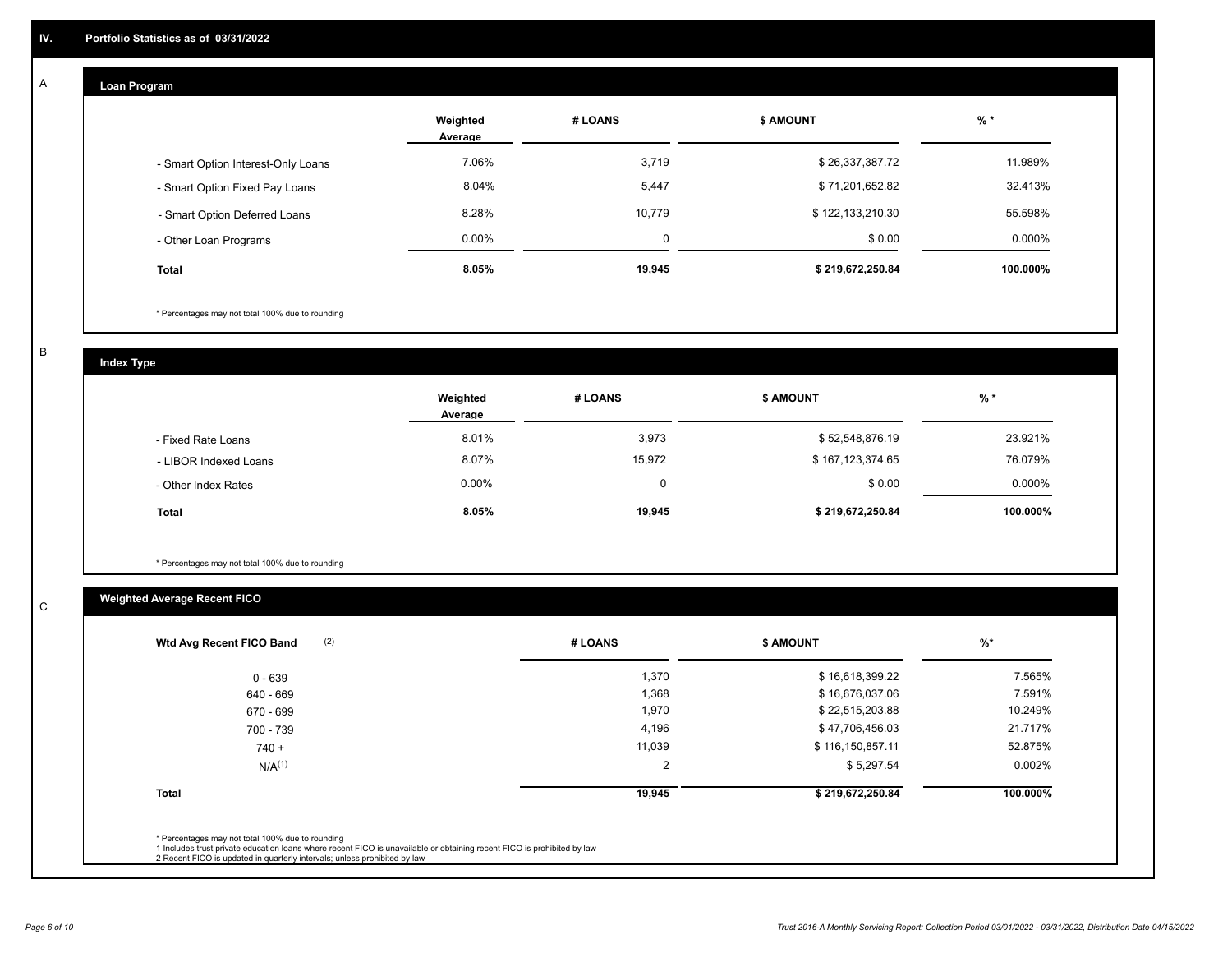| V. | 2016-A Reserve Account, Principal Distribution, and R-2 Certificate Calculations        |                  |
|----|-----------------------------------------------------------------------------------------|------------------|
| А. | <b>Reserve Account</b>                                                                  |                  |
|    | Specified Reserve Account Balance                                                       | \$1,557,854.00   |
|    | Actual Reserve Account Balance                                                          | \$1,557,854.00   |
| В. | <b>Principal Distribution Amount</b>                                                    |                  |
|    | Class A Notes Outstanding<br>i.                                                         | \$107,352,082.59 |
|    | Pool Balance<br>ii.                                                                     | \$219,672,250.84 |
|    | First Priority Principal Distribution Amount (i - ii)<br>iii.                           | \$0.00           |
|    | Class A and B Notes Outstanding<br>iv.                                                  | \$157,352,082.59 |
|    | First Priority Principal Distribution Amount<br>ν.                                      | \$0.00           |
|    | Pool Balance<br>vi.                                                                     | \$219,672,250.84 |
|    | Specified Overcollateralization Amount<br>vii.                                          | \$68,545,565.00  |
|    | Regular Principal Distribution Amount (if (iv > 0, (iv - v) - (vi - vii))<br>viii.      | \$6,225,396.75   |
|    | Pool Balance<br>ix.                                                                     | \$219,672,250.84 |
|    | 10% of Initial Pool Balance<br>х.                                                       | \$61,822,914.68  |
|    | First Priority Principal Distribution Amount<br>xi.                                     | \$0.00           |
|    | Regular Principal Distribution Amount<br>xii.                                           | \$6,225,396.75   |
|    | Available Funds (after payment of waterfall items A through I)<br>xiii.                 | \$556,587.98     |
|    | Additional Principal Distribution Amount (if(vi <= x,min(xiii, vi - xi - xii)))<br>xiv. | \$0.00           |
| C. | R-2 Certificate                                                                         |                  |
|    | Previous Notional Balance                                                               | \$37,490,591.00  |
|    | Shortfall of Principal                                                                  | \$0.00           |
|    | Shortfall of Interest                                                                   | \$0.00           |
|    | <b>Current Notional Balance</b>                                                         | \$37,490,591.00  |
|    | Excess Distribution Allocated (1)                                                       | \$156,959.38     |
|    |                                                                                         |                  |
|    |                                                                                         |                  |

1. Until the notional amount of the R-2 Certificate is reduced to zero and if there is excess cash through the distribution available it will be distributed to the R-2 Certificate, otherwise the amount will be zero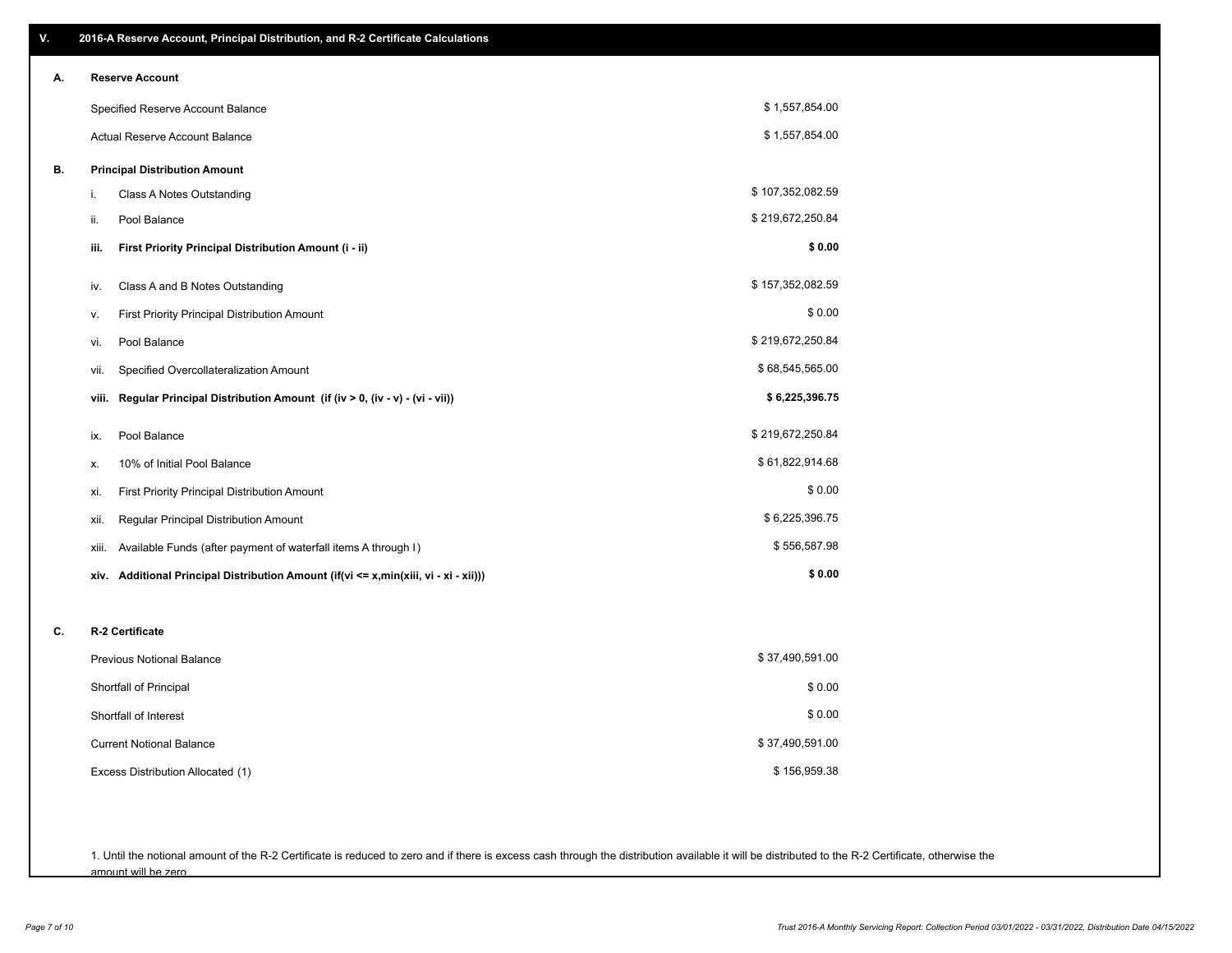|    |                                                         | Paid           | <b>Funds Balance</b> |
|----|---------------------------------------------------------|----------------|----------------------|
|    |                                                         |                |                      |
|    | <b>Total Available Funds</b>                            |                | \$7,277,979.45       |
| A  | <b>Trustee Fees</b>                                     | \$0.00         | \$7,277,979.45       |
| B  | <b>Servicing Fees</b>                                   | \$146,614.60   | \$7,131,364.85       |
| C  | i. Administration Fees                                  | \$8,333.00     | \$7,123,031.85       |
|    | ii. Unreimbursed Administrator Advances plus any Unpaid | \$0.00         | \$7,123,031.85       |
| D  | Class A Noteholders Interest Distribution Amount        | \$216,333.69   | \$6,906,698.16       |
| E. | First Priority Principal Payment                        | \$0.00         | \$6,906,698.16       |
| F. | Class B Noteholders Interest Distribution Amount        | \$124,713.43   | \$6,781,984.73       |
| G  | <b>Reinstatement Reserve Account</b>                    | \$0.00         | \$6,781,984.73       |
| H  | Regular Principal Distribution                          | \$6,225,396.75 | \$556,587.98         |
|    | <b>Carryover Servicing Fees</b>                         | \$0.00         | \$556,587.98         |
| J  | Additional Principal Distribution Amount                | \$0.00         | \$556,587.98         |
| Κ  | Unpaid Expenses of Trustee                              | \$0.00         | \$556,587.98         |
| L  | Unpaid Expenses of Administrator                        | \$0.00         | \$556,587.98         |
| M  | i. Remaining Funds to the R-1 Certificateholder(s)      | \$399,628.60   | \$156,959.38         |
|    | ii. Remaining Funds to the R-2 Certificateholder(s)     | \$156,959.38   | \$0.00               |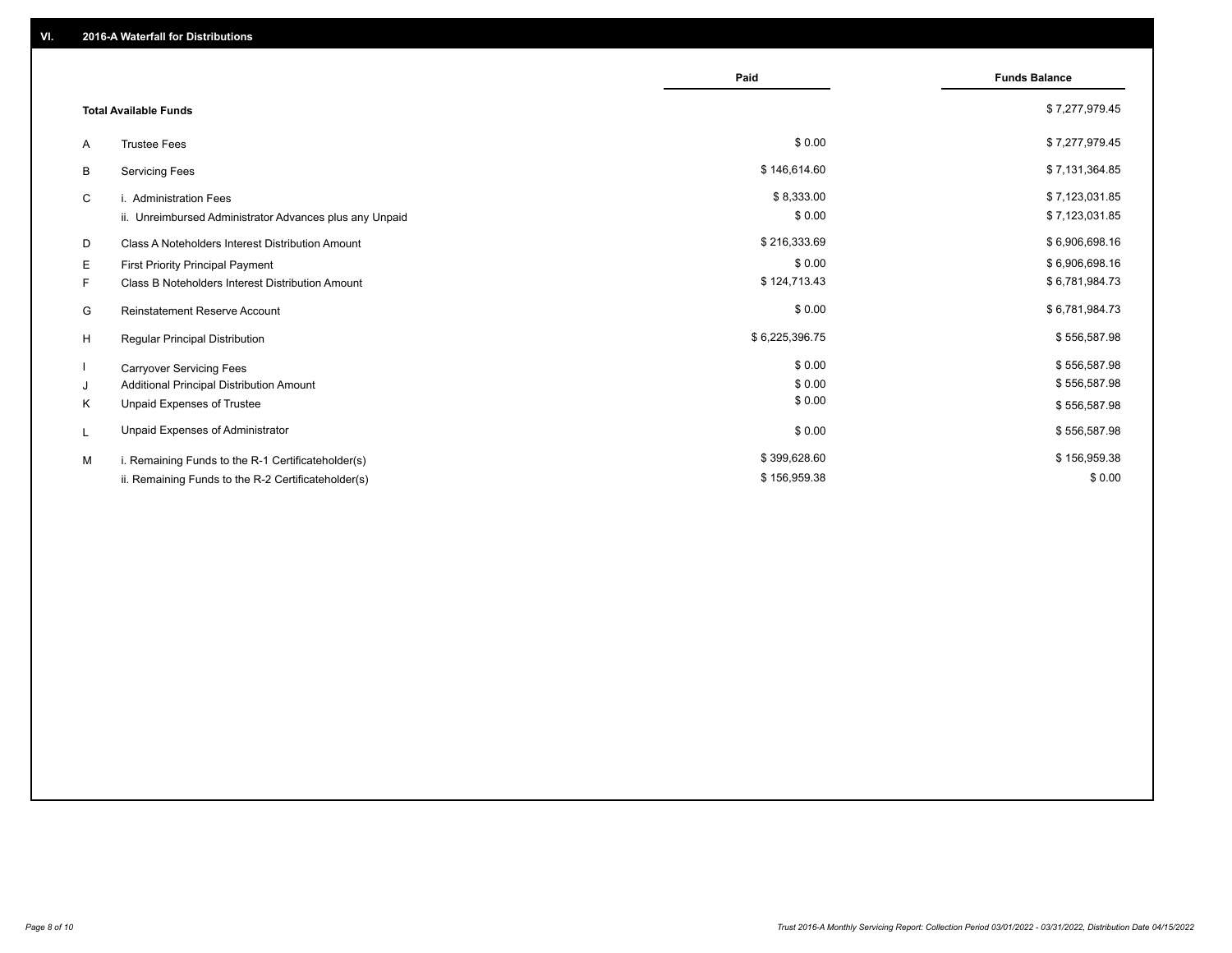| <b>Distribution Amounts</b>                                |                         |                         |                         |
|------------------------------------------------------------|-------------------------|-------------------------|-------------------------|
|                                                            | A <sub>2</sub> A        | A2B                     | в                       |
| Cusip/Isin                                                 | 78449FAB7               | 78449FAC5               | 78449FAD3               |
| <b>Beginning Balance</b>                                   | \$66,485,096.59         | \$40,866,986.00         | \$50,000,000.00         |
| Index                                                      | <b>FIXED</b>            | <b>LIBOR</b>            | <b>LIBOR</b>            |
| Spread/Fixed Rate                                          | 2.70%                   | 1.50%                   | 2.50%                   |
| Record Date (Days Prior to Distribution)                   | 1 NEW YORK BUSINESS DAY | 1 NEW YORK BUSINESS DAY | 1 NEW YORK BUSINESS DAY |
| <b>Accrual Period Begin</b>                                | 3/15/2022               | 3/15/2022               | 3/15/2022               |
| <b>Accrual Period End</b>                                  | 4/15/2022               | 4/15/2022               | 4/15/2022               |
| <b>Daycount Fraction</b>                                   | 0.08333333              | 0.08611111              | 0.08611111              |
| Interest Rate*                                             | 2.70000%                | 1.89657%                | 2.89657%                |
| <b>Accrued Interest Factor</b>                             | 0.002250000             | 0.001633157             | 0.002494269             |
| <b>Current Interest Due</b>                                | \$149,591.47            | \$66,742.22             | \$124,713.43            |
| Interest Shortfall from Prior Period Plus Accrued Interest | $\frac{1}{2}$           | $\mathcal{S}$ -         | $\mathcal{S}$ -         |
| <b>Total Interest Due</b>                                  | \$149,591.47            | \$66,742.22             | \$124,713.43            |
| <b>Interest Paid</b>                                       | \$149,591.47            | \$66,742.22             | \$124,713.43            |
| Interest Shortfall                                         | $\mathsf{\$}$ -         | $$ -$                   | $$ -$                   |
| <b>Principal Paid</b>                                      | \$3,855,501.40          | \$2,369,895.35          | $$ -$                   |
| <b>Ending Principal Balance</b>                            | \$62,629,595.19         | \$38,497,090.65         | \$50,000,000.00         |
| Paydown Factor                                             | 0.017685786             | 0.017685786             | 0.000000000             |
| <b>Ending Balance Factor</b>                               | 0.287291721             | 0.287291721             | 1.000000000             |

\* Pay rates for Current Distribution. For the interest rates applicable to the next distribution date, please see https://www.salliemae.com/about/investors/data/SMBabrate.txt.

**VII. 2016-A Distributions**